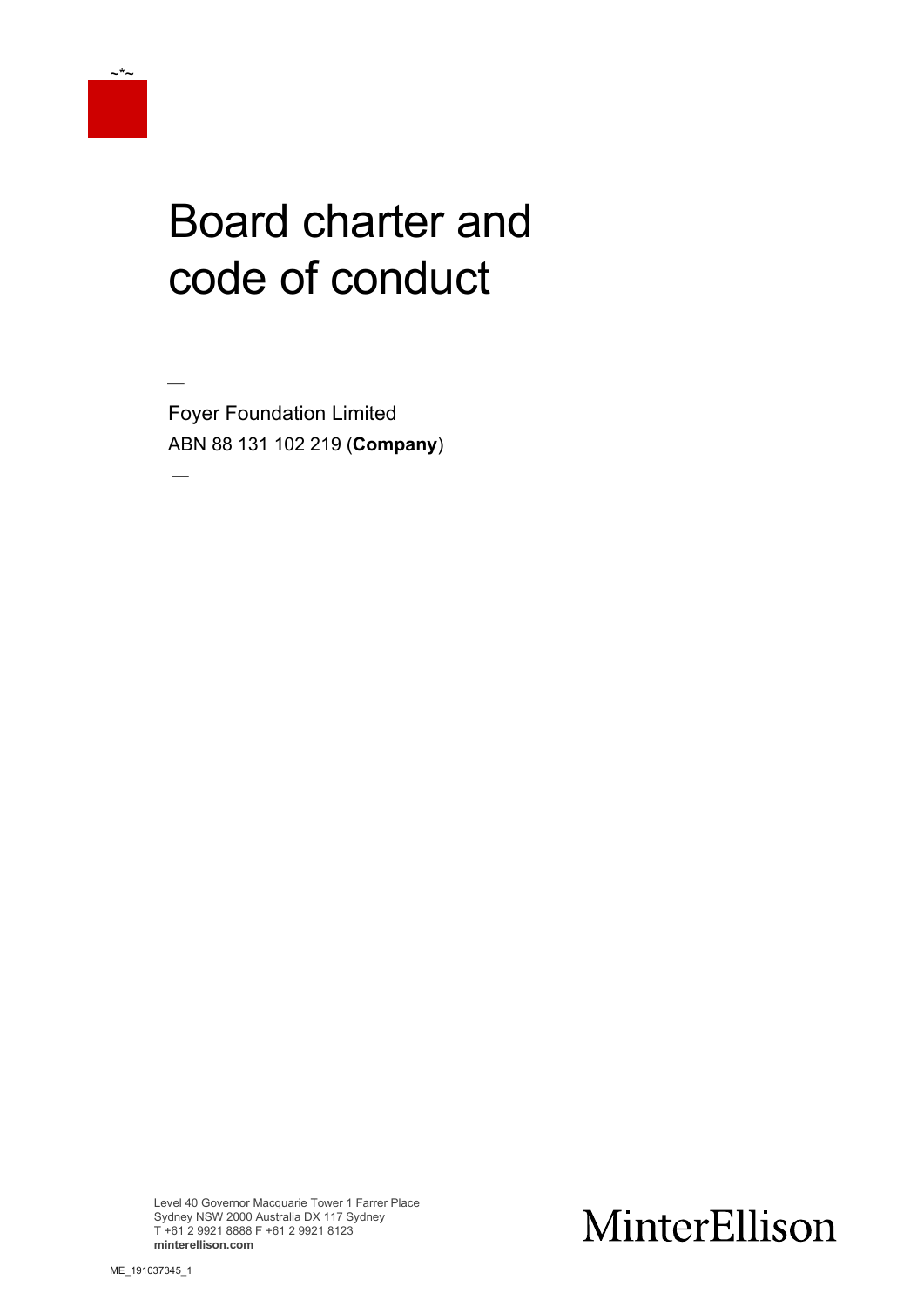# Board charter and code of conduct

#### 1. Introduction

- 1.1 Foyer Foundation Limited is an incorporated company limited by guarantee and is governed by a Board established under its Constitution (**Constitution**).
- 1.2 The Company was registered with the Australian Charities and Not-for-profits Commission (**ACNC**) on 3 December 2012 as a public benevolent institution and is endorsed by the Australian Taxation Office with Deductible Gift Recipient status – Category 1.
- 1.3 According to the Company's Constitution, the Objects for which the Company is established are:
	- **(a)** to assist organisations and other interested parties to establish, operate and obtain certification of Foyers in Australia with the mission and objective of assisting disadvantaged young people to stabilize their lives and achieve the transition to adult independence;
	- **(b)** to establish and maintain a strong liaison and relationship with Foyer Federation and to ensure that the Foyers established in Australia meet the standards, operational procedures, processes and, quality assurance and certification objectives of Foyer Federation to the extent applicable to the prevailing circumstances in Australia from time to time;
	- **(c)** to establish and maintain a quality assurance and accreditation program and standards with a view to ensuring that the Foyers established and operated in Australia are given appropriate guidance, support and assistance in achieving the quality assurance and accreditation standards;
	- **(d)** to otherwise assist organisations and other interested parties to establish facilities or programs to assist disadvantaged young people to stabilize their lives and achieve the transition to adult independence including (without limitation):
		- (i) to provide integrated access to affordable housing, case management support and security for disadvantaged young people;
		- (ii) to develop links to education and training providers, and to work experience and job opportunities, and encourage and support young people's participation in the opportunities made available to them;
		- (iii) to support (financially and otherwise) other organizations or entities which have the same or substantially the same objects as the Company (subject always to any requirements of the *Income Tax Assessment Act 1997* as regards maintaining the Company's status as a benevolent institution and charitable institution);
	- **(e)** to form alliances with and to otherwise collaborate and work with other organisations or entities which have the same or substantially the same objects as the Company (subject always to any requirements of the Income Tax Assessment Act 1997 as regards maintaining the Company's status as a benevolent institution and charitable institution); and
	- **(f)** to raise and invest funds to be applied towards the promotion of the objects of the Company and to seek sponsorship and patrons to promote the objects for which the Company was established,

(**Objects**), provided in clause 6 of the Company Constitution).

- 1.4 The Company's Constitution requires the Company to pursue charitable purposes only and to apply its income in promoting those purposes.
- 1.5 Terms defined in the Constitution have the same meaning in this charter and code of conduct (**Charter**).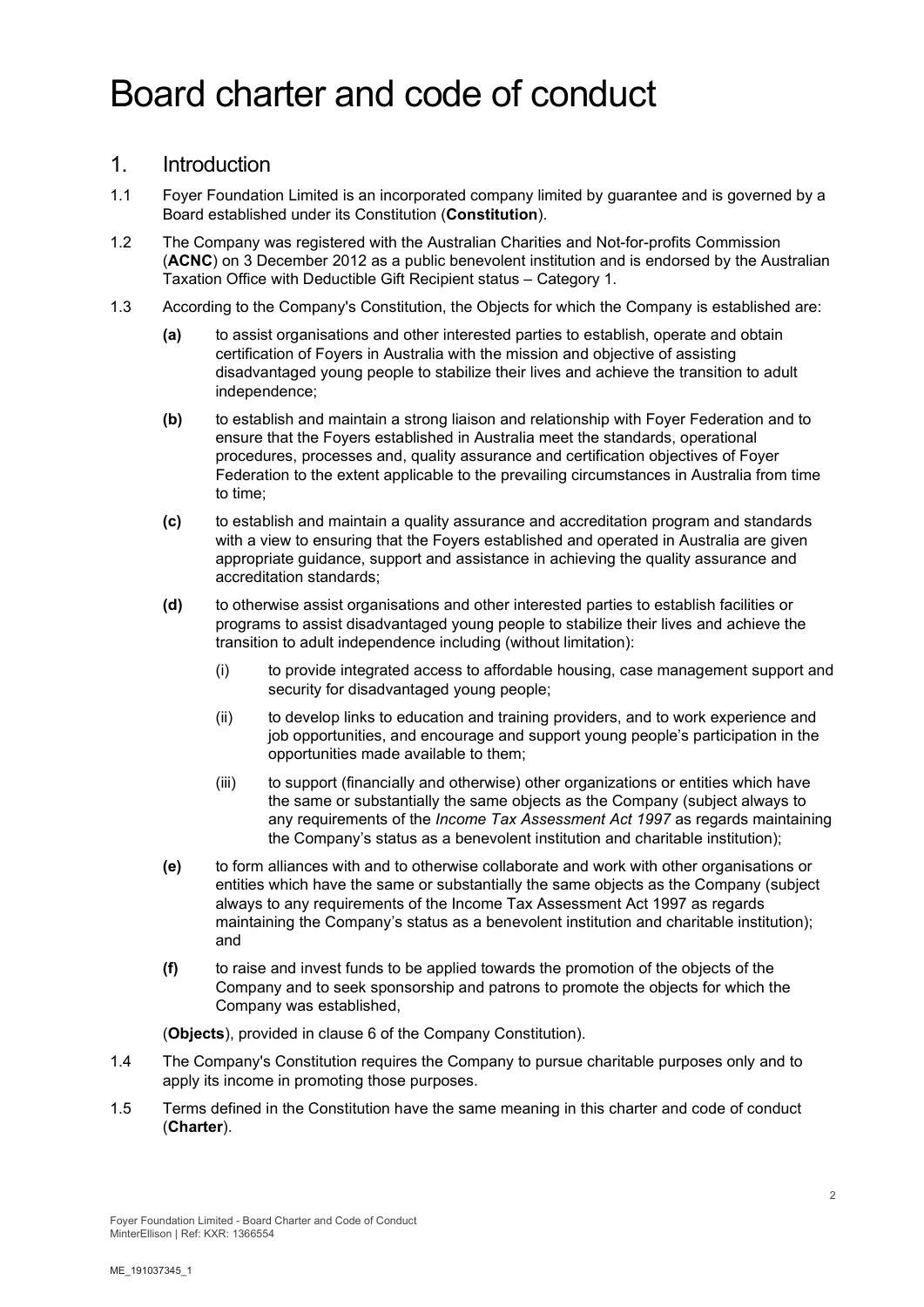# 2. Who is covered by this Charter?

- 2.1 This Charter applies to:
	- *(a)* the Board Members of the Company; and
	- (b) senior executives of the Company.
- 2.2 In this Charter, senior executive means the chief executive officer and other employees or officers of the Company identified from time to time as someone who has the opportunity to materially influence the integrity, strategy and operation of the business and financial performance of the Company.

#### 3. Board composition

- 3.1 There must be a minimum of 5 Board Members and may only be a maximum of 9 Board Members.
- 3.2 The Board should ideally comprise:
	- (a) Board Members with an appropriate range of skills, experience and expertise;
	- (b) Board Members who can understand and competently deal with current and emerging business issues; and
	- (c) Board Members who can effectively review and challenge the performance of management and exercise independent judgment.
- 3.3 Each Board Member and senior executive is appointed by a formal letter of appointment setting out the key terms and conditions of their appointment to ensure that he or she clearly understands the Company's expectations of him or her.

#### 4. Purpose

As well as the legal and equitable duties owed by Board Members and senior executives, the purpose of this Charter is to:

- (a) assist the Board Members and senior executives to deliver effective governance by setting out their respective roles, responsibilities and authorities (both individually and collectively) and to assist in setting direction, management and control of the Company;
- (b) promote and articulate the high standards of corporate governance, honest integrity, ethical and law-abiding behaviour expected of Board Members and senior executives;
- (c) encourage the observance of those standards to protect and promote the interests of stakeholders of the Company (including members, employees, customers, suppliers and creditors);
- (d) guide Board Members and senior executives to ensure they act in the best interests of the Company and work towards the Objects;
- (e) clarify the role and responsibilities of the Board Members, and senior executives, including guiding them to the practices thought necessary to maintain confidence in the Company's integrity;
- (f) set out the responsibility and accountability of the Board Members and senior executives to report and investigate any reported violations of this Charter or unethical or unlawful behaviour;
- (g) recognise and set out the Board Members' and senior executives' requirements around protection of confidential information and intellectual property; and
- (h) enable the Board Members and where necessary the senior executive to provide strategic guidance for the Company and effective management oversight.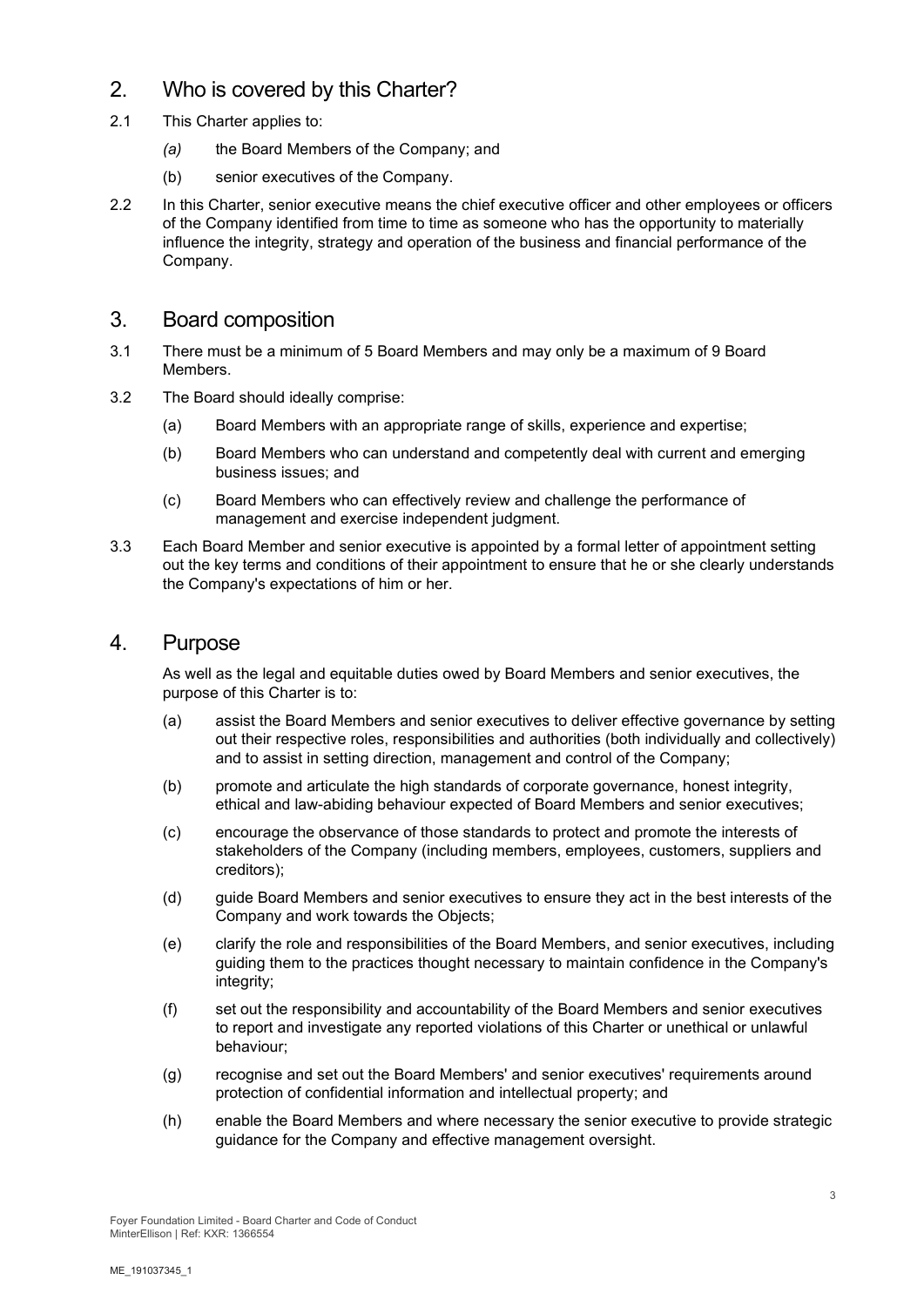# 5. Honesty and integrity

The Company expects each Board Member and senior executive to:

- (a) observe the highest standards of honesty, integrity, and ethical and law-abiding behaviour when:
	- (i) performing their duties; and
	- (ii) dealing with any officer, employee, customer, supplier, auditor, lawyer and other adviser of the Company; and
- (b) foster a culture of honesty, integrity and ethical and law-abiding behaviour among other officers and employees.

# 6. Commitment to furthering Company's Objects

The Company expects each Board Member and senior executive to:

- (a) publicly, display enthusiasm for the Company and its programs;
- (b) invest passion and energy in introducing networks and relationships to the Company to further the Objects and encourage donations in support of its aims;
- (c) work in partnership with other Board Members, executives and staff to advance the Company in furtherance of its Objects;
- (d) provide candid and honest feedback and evaluation when appropriate; and
- (e) provide assistance in identifying and recruiting new Board Members to facilitate a diverse range of candidates for election to the board and undertake any necessary succession planning.

#### 7. Board meetings

- 7.1 Board Members are expected to use all reasonable endeavours to attend and participate in every Board meeting and meetings of committees on which they serve and must promptly advise the Chairperson of the Board or the committee if they cannot attend.
- 7.2 Board Members are expected to spend the time needed, and meet as often as necessary, to properly discharge their responsibilities.
- 7.3 Board Members are expected to review meeting materials before Board meetings and committee meetings.
- 7.4 Board Members are encouraged to ask questions of, request information from, and raise any issue of concern with, management. Board Members are encouraged, where possible, to ask any questions and raise issues of concern before a meeting so that management is prepared to address them.
- 7.5 Board Members must exercise independent judgment when making decisions.
- 7.6 At each Board meeting, time is to be allocated for the Board to meet without the presence of management (including any Board Member who is a senior executive of the Company).
- 7.7 Publicly, Board Members are expected to support the letter and spirit of Board decisions.
- 7.8 Board Members must keep Board information, discussions, deliberations, and decisions that are not publicly known, confidential.
- 7.9 Board meetings shall be held at least three times a year.
- 7.10 The quorum for Board meetings shall be three Board members unless the Board decides otherwise.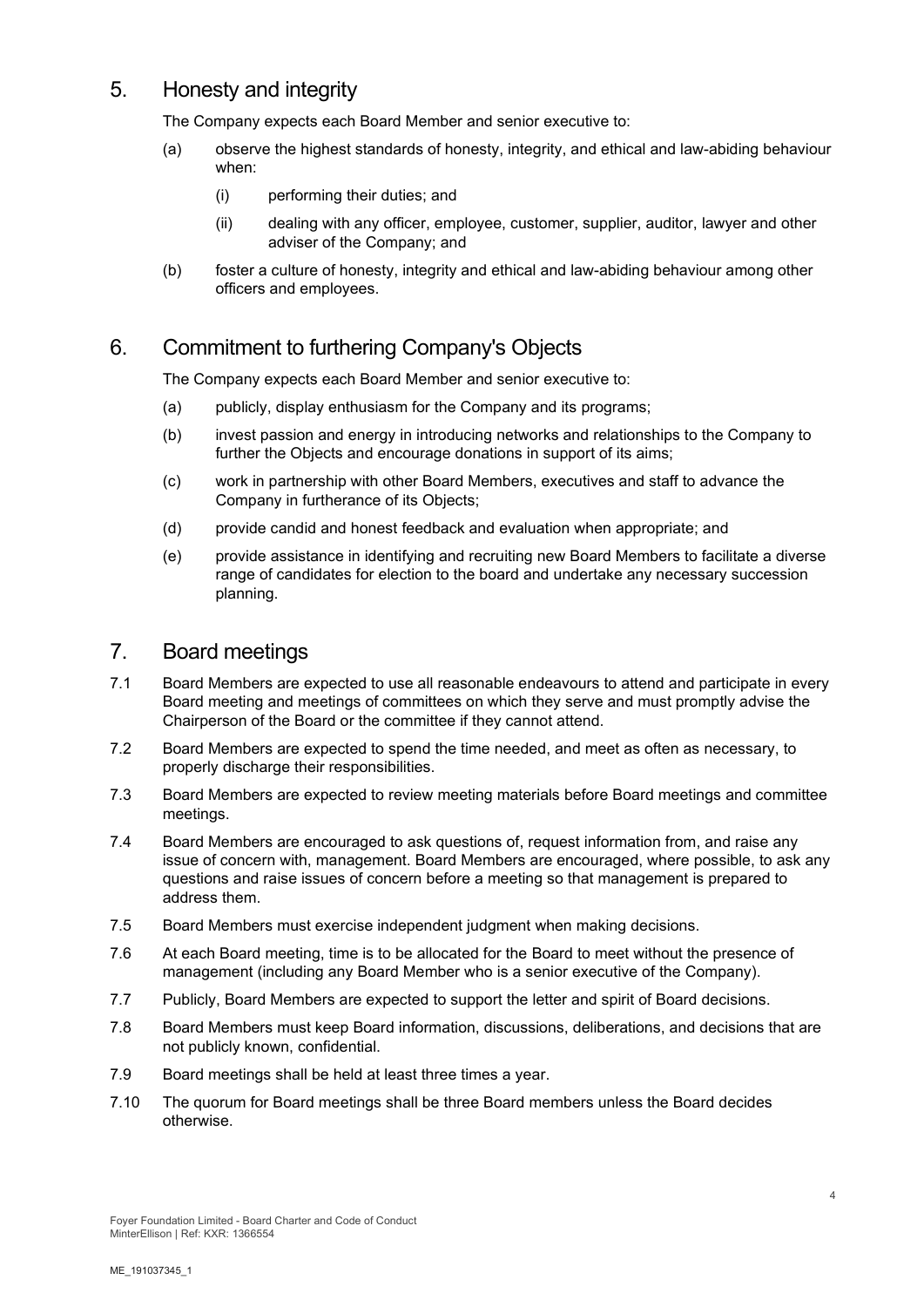# 8. Board Members' role and responsibilities

- 8.1 The Board acts in the best interests of the Company as a whole and is accountable to the Members of the Company for the overall direction, management and corporate governance of the Company.
- 8.2 The Board and the Board Members are responsible for:
	- (a) overseeing the Company, including its control and accountability systems, managing its finances and ensuring it operates transparently;
	- (b) appointing, removing and monitoring the performance of the chief executive officer, to whom day to day management and administration of the Company is delegated by the Board and if required of the senior executives;
	- (c) where appropriate, ratifying the appointment, removal and management remuneration of senior executives, organisational changes and senior remuneration policies and practices;
	- (d) monitoring senior executives' performance and implementation of strategy, and ensuring appropriate resources are available;
	- (e) providing strategic advice to management and approving management's corporate strategy and performance objectives and approving plans and policies;
	- (f) approving and monitoring the progress of major capital expenditure, and approving and monitoring financial and other reporting;
	- (g) reviewing and ratifying systems of risk management, internal compliance and control, and legal compliance to ensure appropriate risk compliance frameworks and controls are in place;
	- (h) monitoring and ensuring compliance with legal and regulatory requirements including reporting requirements and ethical standards and policies;
	- (i) reviewing and overseeing the implementation of this Charter for Board Members, senior executives and all other employees;
	- (j) monitoring and ensuring compliance with best practice corporate governance requirements; and
	- (k) taking reasonable steps to be accountable to the Members of the Company and provide the Members adequate opportunity to raise concerns about how the Company is governed by:
		- (i) communicating effectively with the Members;
		- (ii) as requested, providing Members with ready access to balanced and understandable information about the Company and its Objects; and
		- (iii) making it easy for Members to participate in general meetings or any other meetings or communication forms between the Board and Members.
- 8.3 Together working as a Board, the Board Members must comply with their legal duties when discharging their responsibilities as Board Members. These duties are found under the [ACNC](https://www.acnc.gov.au/for-charities/manage-your-charity/governance-hub/governance-standards)  [Governance Standards,](https://www.acnc.gov.au/for-charities/manage-your-charity/governance-hub/governance-standards) specifically those found under Standard 5, being:
	- (a) to act in good faith and in the best interests of the Company and its Objects and to manage financial affairs and ensure it remains solvent and not operate should it become insolvent;
	- (b) to act with reasonable care and diligence;
	- (c) to act for proper purposes;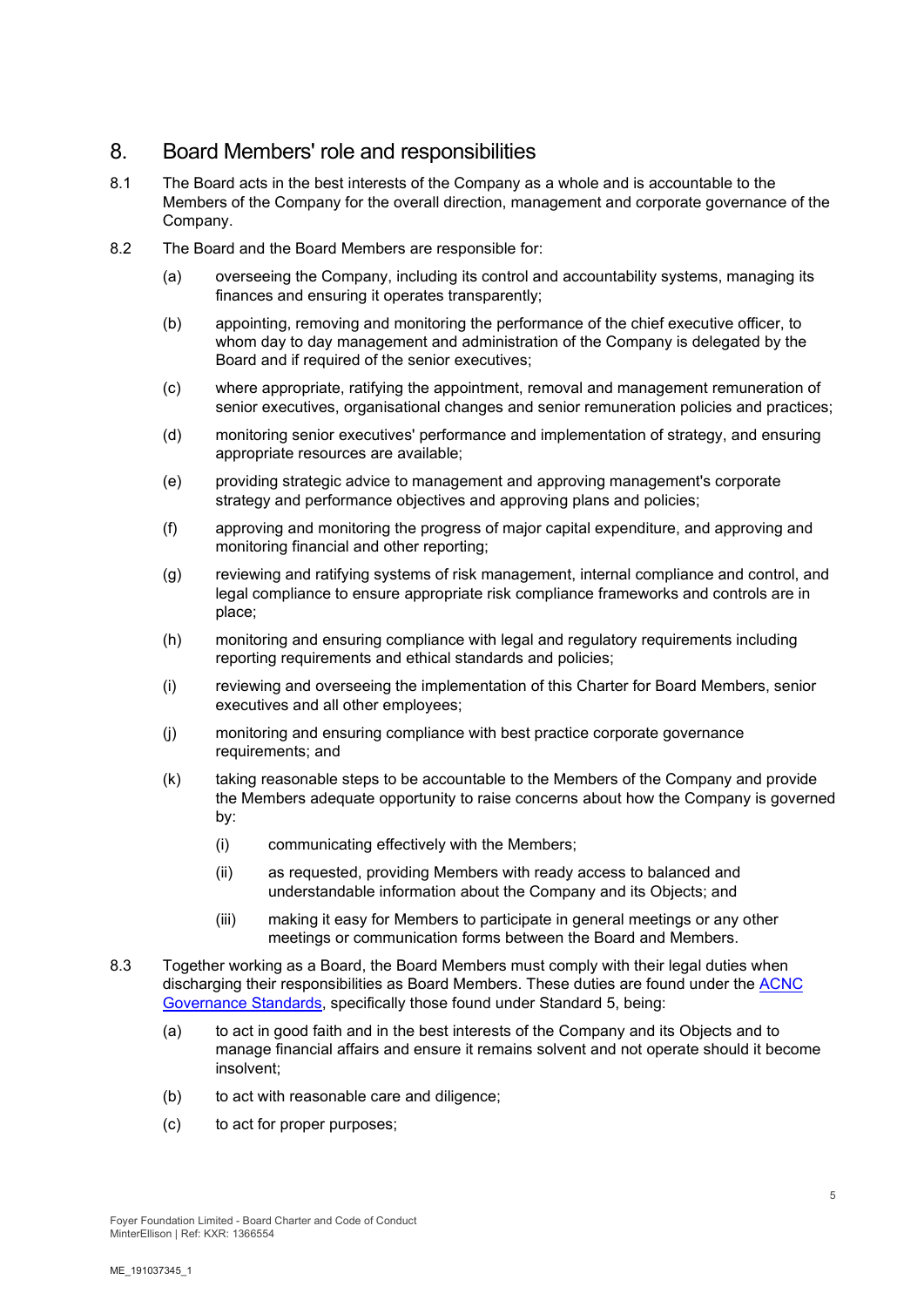- (d) to avoid a conflict of interest or duty and disclose and manage any conflict of interest that may arise;
- (e) to refrain from making improper use of information gained through their position or taking improper advantage of their position; and
- (f) to protect the confidentiality of information and the integrity of intellectual property of the Company and to not misuse the intellectual property of the company.

#### 9. Performance of senior executives

- 9.1 The Board Members are responsible for:
	- (a) regularly reviewing the performance of senior executives against measurable and qualitative indicators as decided by the Board Members; and
	- (b) ensuring that induction procedures are in place to allow new senior executives to participate fully and actively in management decision-making at the earliest opportunity.
- 9.2 New senior executives must have knowledge about the Company and the industry within which it operates. An induction program is available to enable senior executives to gain an understanding of:
	- (a) the Company's financial, strategic, operational and risk management position;
	- (b) the rights, duties and responsibilities of senior executives; and
	- (c) the respective rights, duties, responsibilities and roles of the Board Members and senior executives.

#### 10. Board Committees

- 10.1 The Board may establish committees to assist it in carrying out its responsibilities, to share detailed work and to consider certain issues and functions in detail. These committees may include but are not limited to a general committee, an audit committee, a risk committee, and a nomination and remuneration committee.
- 10.2 Where it establishes committees, the Board must approve the charter or terms of reference of each committee setting out matters relevant to the composition, responsibilities and administration of the committee. Each committee will review its charter from time to time as appropriate.

#### 11. Chairperson of the board

- 11.1 The Chairperson of the Board:
	- (a) is appointed by the Board Members; and
	- (b) must not be the same person as the chief executive officer.
- 11.2 The division of the responsibilities of the Chairperson of the Board and the chief executive officer have been agreed by the Board and are set out in this Charter.
- 11.3 The responsibilities of the Chairperson of the Board include:
	- (a) providing leadership to the Board;
	- (b) promoting the efficient organisation and conduct of the Board's functions;
	- (c) ensuring the Board considers and adopts strategies designed to meet present and future needs of the Company;
	- (d) ensuring the Board has an effective composition, size and commitment to adequately discharge its responsibilities and duties;
	- (e) monitoring the performance of the Board;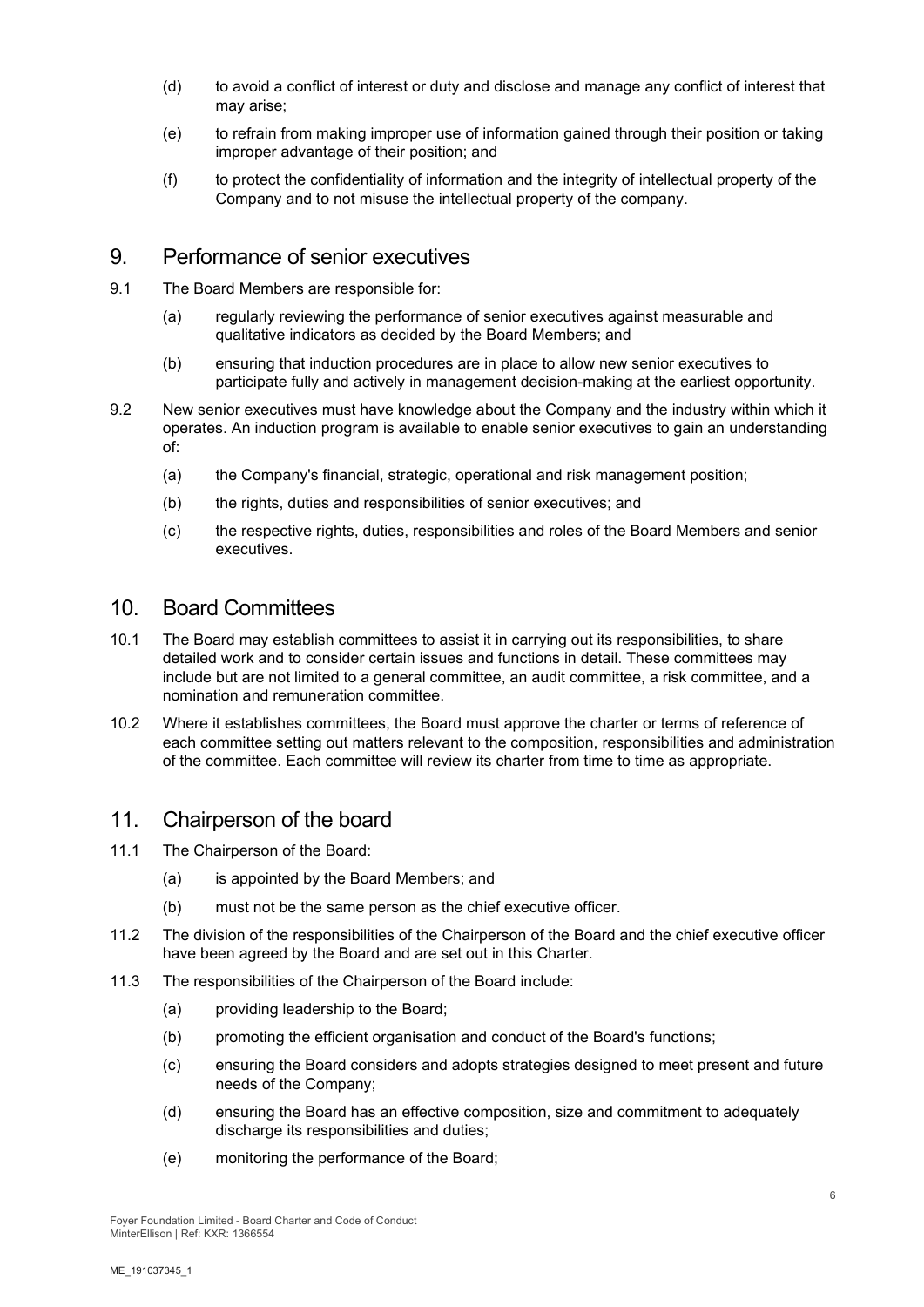- (f) facilitating Board discussions to ensure core issues facing the Company are addressed;
- (g) briefing all Board Members in relation to issues arising at Board meetings;
- (h) facilitating the effective contribution and ongoing development of all Board Members;
- (i) promoting constructive and respectful relations between Board members and between the Board and management;
- (j) ensuring the Board regularly meets to consider the Company's performance and key issues facing it;
- (k) setting the agenda for the Board meetings after consulting with the chief executive officer; and
- (l) chairing general meetings.

# 12. Chief executive officer

- 12.1 Responsibility for day to day management and administration of the Company is delegated by the Board to the chief executive officer and, where appointed, the executive team.
- 12.2 The chief executive officer manages the Company in accordance with the strategy, plans and policies approved by the Board.
- 12.3 The chief executive officer is appointed by the Board.
- 12.4 The chief executive officer must not be the same person as the Chairperson.
- 12.5 The responsibilities of the chief executive officer include:
	- (a) developing and recommending to the Board strategies, business plans and annual budgets for the Company;
	- (b) implementing the strategies, business plans and budgets adopted by the Board;
	- (c) developing and managing resources, policies and systems to ensure the effective operation of the Company (including developing and implementing policies on risk management, internal controls and human resources);
	- (d) managing resources within budgets approved by the Board;
	- (e) ensuring compliance with applicable laws and regulations;
	- (f) ensuring the Board is given sufficient information to enable it to perform its functions, set strategies and monitor performance; and
	- (g) acting within authority delegated by the Board.
- 12.6 The Board has in place procedures to assess the performance of the chief executive officer.

# 13. Conflicts of interest or duty

- 13.1 Board Members and senior executives are expected to be sensitive to conflicts of interest or duty that may arise and mindful of their fiduciary obligations.
- 13.2 Board Members and senior executives must:
	- (a) disclose to the Chairperson and/or other Board Members any actual or potential conflict of interest or duty that might reasonably be thought to exist as soon as the situation arises;
	- (b) take necessary and reasonable action to resolve or avoid any actual or potential conflict of interest or duty; and
	- (c) comply with the [ACNC Governance Standards,](https://www.acnc.gov.au/for-charities/manage-your-charity/governance-hub/governance-standards) the Company's Conflicts of Interest policy and the Company's Constitution in relation to disclosing material personal interests and restrictions on voting.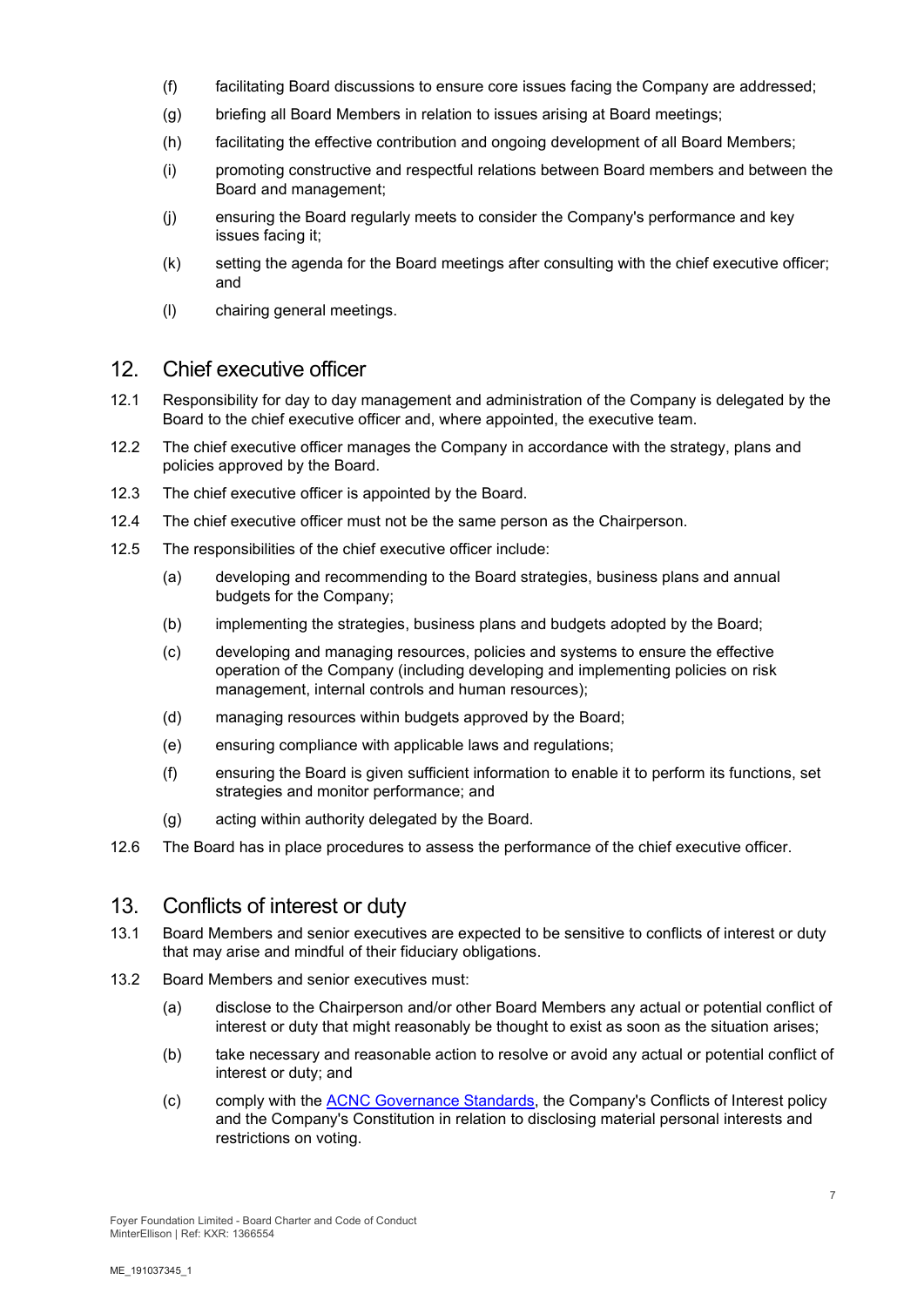- 13.3 If a conflict exists, it is expected that any Board Member and senior executive to whom the conflict relates will leave the room when the Board is discussing any matter to which the conflict relates, unless permitted to remain in attendance under the Corporations Act or Company's Conflicts of Interest Policy.
- 13.4 Board Members and senior executives are expected to inform the Chairperson of the Board of any proposed appointment to the Board or executive of another company as soon as practicable.

# 14. Access to information and independent advice by Board Members

- 14.1 Board members are expected to exercise considered and independent judgement on the matters before them.
- 14.2 Board Members and senior executives must have access to any information they consider necessary to fulfil their responsibilities and to exercise independent judgment when making decisions.
- 14.3 Board Members and senior executives have access to:
	- (a) management to seek explanations and information from management; and
	- (b) auditors, both internal and external, to seek explanations and information from them without management being present.
- 14.4 Board Members and senior executives may seek any independent professional advice they consider necessary to fulfil their responsibilities and to exercise independent judgment when making decisions in accordance with the procedure agreed by the Board Members.
- 14.5 In such circumstances the Company will consider the payment of reasonable professional fees subject to the approval of the Board.

#### 15. Corporate opportunities

- 15.1 Board Members and senior executives must not improperly use their position, property or information acquired through their position for personal gain or gain. Any goods, services, facilities or special knowledge gained as a Board Member or senior executive must only be used for the benefit of the Company.
- 15.2 Board Members and senior executives must not accept any improper gift from the Company's existing or potential customers or suppliers or any other stakeholders. For the purposes of this Charter an improper gift includes but is not limited to a gift or benefit over a nominal amount of more than \$100 on any one occasion or an accumulation of nominal gifts exceeding \$1,000.

#### 16. Confidentiality

- 16.1 Any information acquired by a Board Member or senior executive while performing their duties is confidential information of the Company and must be kept confidential. Board Members and senior executives must not disclose the information to a third party except where that disclosure is authorised by the Board or required by law or a regulatory body.
- 16.2 Each Board Member's and senior executive's obligations of confidentiality continue after he or she leaves the Company.

# 17. Retirement of Board Members

17.1 The Board will bear responsibility for managing succession issues in accordance with the terms of the Constitution, seeking to balance continuity, corporate memory, collegiality, skill requirements, energy and other strategic factors and may do this on an ad hoc or structured basis.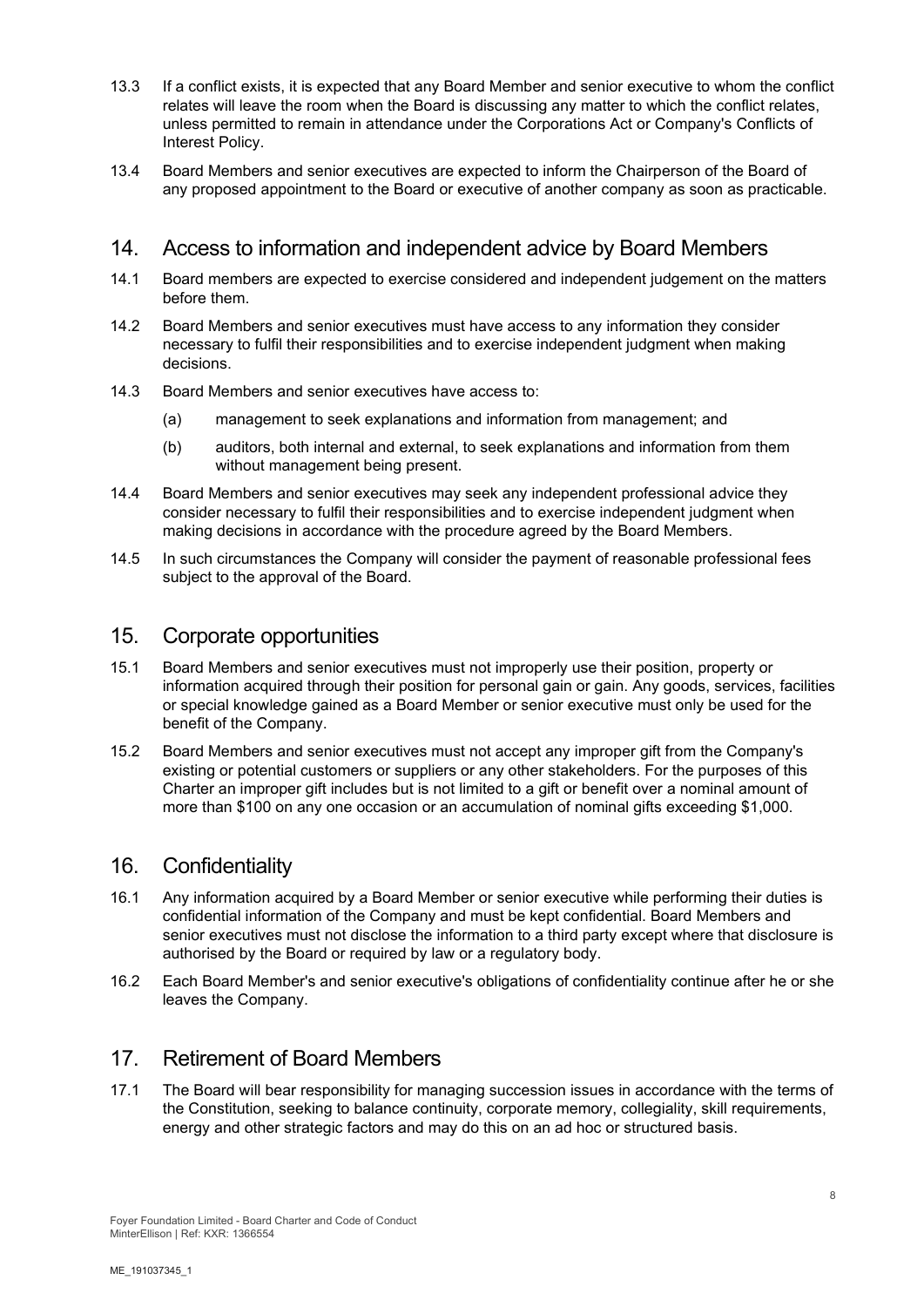- 17.2 The Constitution requires one third of Directors, being the longest serving Directors, to retire at each annual general meeting, along with any Director for whom the meeting would be the third annual general meeting since their last appointment, and any Director appointed to fill a casual vacancy.
- 17.3 Directors are able to seek re-election in accordance with the terms of the Constitution, however the Constitution does not contain a provision regarding when a Board Member is ineligible to seek re-election.
- 17.4 Under the terms of this Charter, Board Members are ineligible to stand again as Directors after they have served on the Board for a period of 10 years.

# 18. Compliance with laws, regulations, policies and procedures

Each Board Member or senior executive must:

- (a) comply with the letter and spirit of any applicable law, rule or regulation;
- (b) comply with the protocols, policies and procedures of the Company; and
- (c) encourage other officers and employees to do the same.

# 19. Reporting of unlawful and unethical behaviour

The Company expects each Board Member and senior executive to report promptly and in good faith any actual or suspected violation by an officer or employee of the standards, requirements or expectations set out in this Charter. Reporting of unethical behaviour shall be to the Chairperson in the first instance but if such incidence of unethical behaviour may involve the Chairperson, then to the Company Secretary.

#### 20. Board Member Liability

Board Members are insured for Director Liability under an Association Liability policy issued by Dual Australia Pty Limited as agents for Lloyds Underwriters.

#### 21. Review of Charter

This Charter will be reviewed annually by the Board. Any changes to the Charter will be promptly communicated to all Board Members and senior executives.

#### 22. Publication

The names of Board Members and this Charter will be published on the Company's website and included in the Company's Annual Report.

# 23. Approved and adopted

This Charter was approved and adopted by the Board on 8 February 2022.